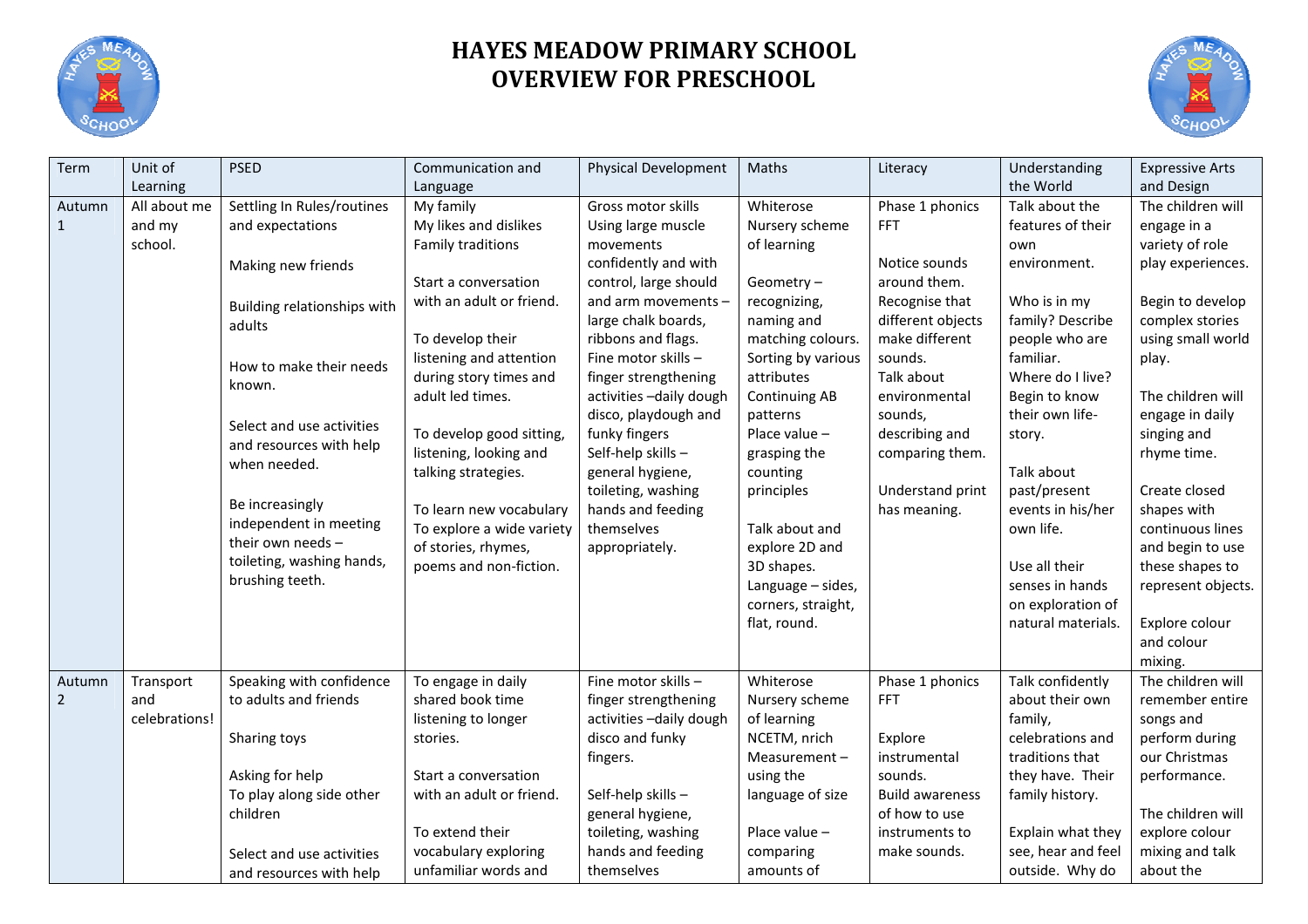|          |             | when needed.                              | concepts.                      | appropriately                | objects           | Understand print                     | leaves change                       | differences         |
|----------|-------------|-------------------------------------------|--------------------------------|------------------------------|-------------------|--------------------------------------|-------------------------------------|---------------------|
|          |             |                                           | Develop their                  | Start taking part in         | Show 'finger      | can have different                   | colour?                             | between colours.    |
|          |             | Develop their sense of                    | pronunciation                  | some group activities        | numbers' up to 5. | purposes.                            |                                     | Use drawing to      |
|          |             | responsibility and<br>membership of Hayes | R,j,th,ch and sh               | which they make up           |                   | To know we read                      |                                     | represent their     |
|          |             | Meadow.                                   | Multi-syllabic words-          | for themselves or in         | Link numerals and | English text from                    |                                     | ideas.              |
|          |             |                                           | pterodactyl.                   | teams.                       | amounts up to 5.  | left to right and                    |                                     |                     |
|          |             |                                           |                                |                              | Know the last     | from top to                          |                                     |                     |
|          |             | Be increasingly<br>independent in meeting | Children will be               | Increasingly be able to      | number they say   | bottom.                              |                                     |                     |
|          |             | their own needs -                         | encouraged to talk             | use and remember             | when counting a   |                                      |                                     |                     |
|          |             | toileting, washing hands,                 | about what is happening        | sequences and                | set tells you how | Spot and suggest                     |                                     |                     |
|          |             | brushing teeth.                           | and to give their own          | patterns of                  | many there are in | rhymes.                              |                                     |                     |
|          |             |                                           | ideas.                         | movements related to         | total.            |                                      |                                     |                     |
|          |             |                                           |                                | music.                       |                   |                                      |                                     |                     |
|          |             |                                           | Children will perform in       |                              |                   |                                      |                                     |                     |
|          |             |                                           | our nativity play.             |                              |                   |                                      |                                     |                     |
| Spring 1 | People Who  | Show sensitivity to others                | They will become               | Fine motor skills -          | Whiterose         | Phase 1 phonics                      | Show interest in                    | The children will   |
|          | Help Us!    | needs.                                    | familiar with a wide           | threading,                   | Nursery scheme    | <b>FFT</b>                           | different                           | begin to find their |
|          |             |                                           | variety of books, songs,       | manipulating small           | of learning       | Explore the                          | occupations.                        | 'singing voice'     |
|          |             | Sharing and taking turns                  | rhymes remember much           | objects, jigsaws, small      | NCETM, nrich      | sounds their                         |                                     | using a range of    |
|          |             | with one or more<br>children,             | of what happens, key<br>words. | construction.                |                   | bodies can make.<br>Join in and copy | Develop positive<br>attitudes about | pitches.            |
|          |             |                                           |                                | <b>Encouraging different</b> | Number & Place    | actions of familiar                  | the differences                     | Make imaginative    |
|          |             | Developing relationships                  | Understand two step            | ways of moving,              | Value $-$         | songs.                               | between people.                     | and complex         |
|          |             | further with friends and                  | instructions and               | crawling, walking,           | understanding     | Join in and copy                     |                                     | 'small worlds'      |
|          |             | adults.                                   | questions.                     | running and jumping.         | number            | body percussion                      | Observe                             | with blocks and     |
|          |             |                                           |                                |                              | 1,2,3,4,5,6       | patterns and                         | similarities and                    | construction kits.  |
|          |             | Become more outgoing                      | Pay attention to more          | Self-help skills-            |                   | sequences.                           | differences                         |                     |
|          |             | with unfamiliar people.                   | than one thing at a time.      | general hygiene,             | Develop fast      | Spot and suggest                     | between different                   | Draw with           |
|          |             |                                           |                                | toileting, washing           | recognition of up | rhymes.                              | environments.                       | increasing          |
|          |             | Show more confidence in                   | To engage in a variety of      | hands and feeding            | to 3 objects.     | Count or clap                        |                                     | complexity and      |
|          |             | new social situations.                    | storytelling activities.       | themselves                   |                   | syllables in a                       | Observe seeds                       | detail.             |
|          |             |                                           | Share lilac books use a        | appropriately                | Recite numbers    | word.                                | growing. Talk                       |                     |
|          |             | Be increasingly                           | wider range of                 |                              | past 5.           |                                      | about what they                     |                     |
|          |             | independent in meeting                    | vocabulary.                    |                              | Understand        | Share Lilac books                    | see.                                |                     |
|          |             | their own needs -                         |                                |                              | position through  | To know we read                      |                                     |                     |
|          |             | toileting, washing hands,                 | Developing effective           |                              | words alone.      | English text from                    | Look closely at                     |                     |
|          |             | brushing teeth.                           | listening skills               |                              | Prepositions.     | left to right and<br>from top to     | similarities and<br>differences in  |                     |
|          |             |                                           | Us talk to organize            |                              | Describe a        | bottom.                              | their lives.                        |                     |
|          |             |                                           | themselves and their           |                              | familiar route.   |                                      |                                     |                     |
|          |             |                                           | play.                          |                              |                   |                                      |                                     |                     |
| Spring 2 | Growing!    | How to deal with                          | Talk about pets/animals        | Introduce a range of         | Whiterose         | Phase 1 phonics                      | Comment and ask                     | The children will   |
|          | (plants and | emotions appropriately.                   | that they are familiar         | one handed tools e.g.        | Nursery scheme    | <b>FFT</b>                           | questions about                     | learn a variety of  |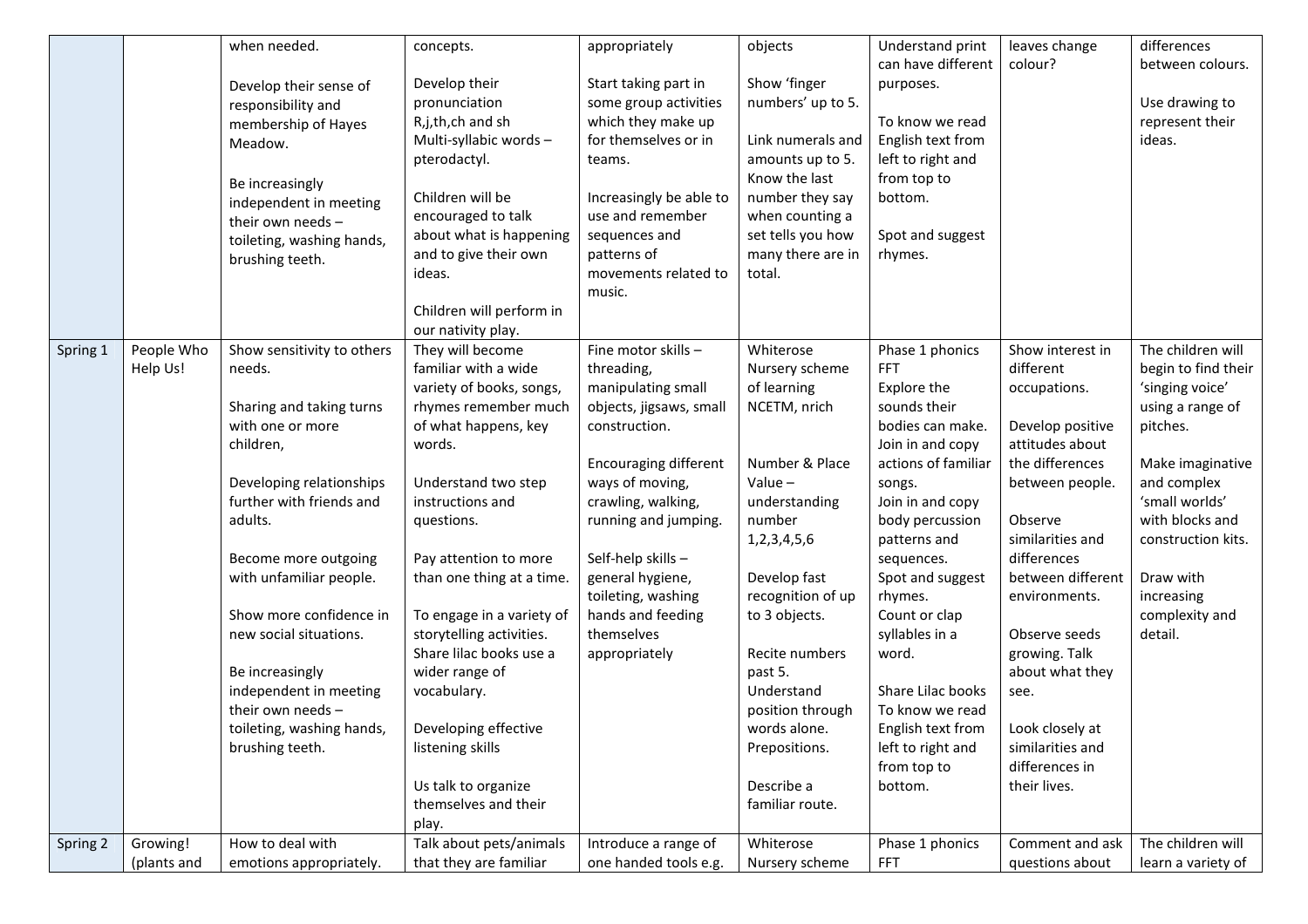|              | animals)  | Talk about their feelings -                 | with. Use longer           | scissors, hammers,      | of learning                   | Join in with songs          | their familiar                     | songs and will                  |
|--------------|-----------|---------------------------------------------|----------------------------|-------------------------|-------------------------------|-----------------------------|------------------------------------|---------------------------------|
|              |           | happy, sad, angry or                        | sentences of four to six   | brushes.                | NCETM, nrich                  | and rhymes.                 | world.                             | move to the                     |
|              |           | worried.                                    | words.                     |                         |                               | Recognise familiar          |                                    | music/songs.                    |
|              |           |                                             |                            | Fine motor skills -     |                               | rhythms and                 | Understand the                     |                                 |
|              |           | Ask for help                                | Understand why             | threading,              | Number & Place                | rhymes.                     | key features of                    | The children will               |
|              |           |                                             | questions.                 | manipulating small      | Value $-$                     | Copy and keep a             | the life cycle of a                | explore different               |
|              |           | To develop confidence                       |                            | objects, jigsaws, small | understanding                 | simple beat.                | plant and an                       | materials freely.               |
|              |           | during carpet and circle                    | Continue to become         | construction.           | number                        |                             | animal.                            | Children will                   |
|              |           | times                                       | familiar with a wide       |                         | 1,2,3,4,5,6                   | Join in and copy            |                                    | begin to plan to                |
|              |           |                                             | variety of books, stories, | Self-help skills-       |                               | breaking words              | Begin to                           | build with a                    |
|              |           | Play with one or more                       | songs and rhymes. Know     | general hygiene,        | Experiment with               | into syllables with         | understand the                     | purpose in mind.                |
|              |           | children, extending and                     | and talk about many        | toileting, washing      | their own                     | a beat.                     | need to respect                    |                                 |
|              |           | elaborating play ideas.                     | rhymes and familiar        | hands and feeding       | symbols and                   | Share lilac books           | and care for the                   | Develop simple                  |
|              |           |                                             | books.                     | themselves              | marks as well as              |                             | natural                            | pretend play.                   |
|              |           | Find solutions to conflicts                 |                            | appropriately           | numerals.                     | Understand the              | environment.                       |                                 |
|              |           | and rivalries.                              | Now sing a large           |                         |                               | names of the                |                                    | Develop complex                 |
|              |           |                                             | repertoire of songs.       |                         |                               | different parts of          |                                    | stories using                   |
|              |           | Increasingly follow rules,                  |                            |                         |                               | a book.                     |                                    | small world                     |
|              |           | understanding why they                      | Extending vocab.           |                         |                               | Page sequencing.            |                                    | equipment.                      |
|              |           | are important.                              | Developing effective       |                         |                               |                             |                                    |                                 |
|              |           |                                             | listening skills           |                         |                               |                             |                                    |                                 |
|              |           |                                             | Share lilac books          |                         |                               |                             |                                    |                                 |
| Summer       | The Great | Know how to care for                        | To learn to talk with a    | Pencil/Pen control      | Whiterose                     | Phase 1/2 phonics           | Talk about how                     | Develop their                   |
| $\mathbf{1}$ | outdoors! | others and living things                    | partner, sharing ideas     | activities encouraging  | Nursery scheme                | <b>FFT</b>                  | environments                       | own ideas and                   |
|              |           |                                             | and listening and          | children to hold        | of learning                   | Explore initial             | $d$ iffer $-$                      | then decide                     |
|              |           | To care for others and                      | adapting.                  | pencil/pen correctly    | NCETM, nrich                  | sounds of words.            | similarities and                   | which materials                 |
|              |           | animals                                     |                            | and with good control.  |                               | Select objects              | differences.                       | to use to express               |
|              |           |                                             | Be able to express a       | Show a preference for   |                               | with a given initial        |                                    | them.                           |
|              |           | Sharing and turn taking.                    | point of view and to       | a dominant hand.        | Solve real world              | sound from a                | Know that there                    |                                 |
|              |           | Talk with others to solve                   | debate when they           |                         | mathematical<br>problems with | choice of two.<br>Play with | are different                      | Join different<br>materials and |
|              |           | conflicts. Talk about their                 | disagree.                  | Scissor control.        |                               | alliteration.               | countries in the<br>world and talk | explore different               |
|              |           | feelings - happy, sad,<br>angry or worried. | Children to engage         | Peg boards, threading.  | numbers up to 5.              | Silly soup.                 | about some                         | textures.                       |
|              |           |                                             | confidently in back-and -  | Self-help skills-       | Compare                       | Recognise words             | differences                        |                                 |
|              |           | Understand gradually how                    | forth interactions with    | general hygiene,        | quantities using              | with the same               | between them.                      | Show different                  |
|              |           | others might be feeling.                    | adults.                    | toileting, washing      | language 'more                | initial sound.              |                                    | emotions in their               |
|              |           |                                             |                            | hands and feeding       | than', 'fewer                 | Explore different           | Explain what they                  | drawings.                       |
|              |           | Manners                                     | Develop their              | themselves              | than'.                        | mouth                       | see, hear and feel                 |                                 |
|              |           |                                             | communication - model      | appropriately. Be       |                               | movements and               | outside. Seasons                   | Listen with                     |
|              |           | Play with one or more                       | correct tenses and         | increasingly            |                               | sounds.                     | What helps plants                  | increased                       |
|              |           | children, extending and                     | plurals.                   | independent as they     |                               | Say speech                  | to grow?                           | attention to                    |
|              |           | elaborating play ideas.                     |                            | get                     |                               | clearly.                    |                                    | sounds.                         |
|              |           |                                             | Talk to organize           | dressed/undressed.      |                               |                             | Know about                         |                                 |
|              |           |                                             |                            |                         |                               |                             |                                    |                                 |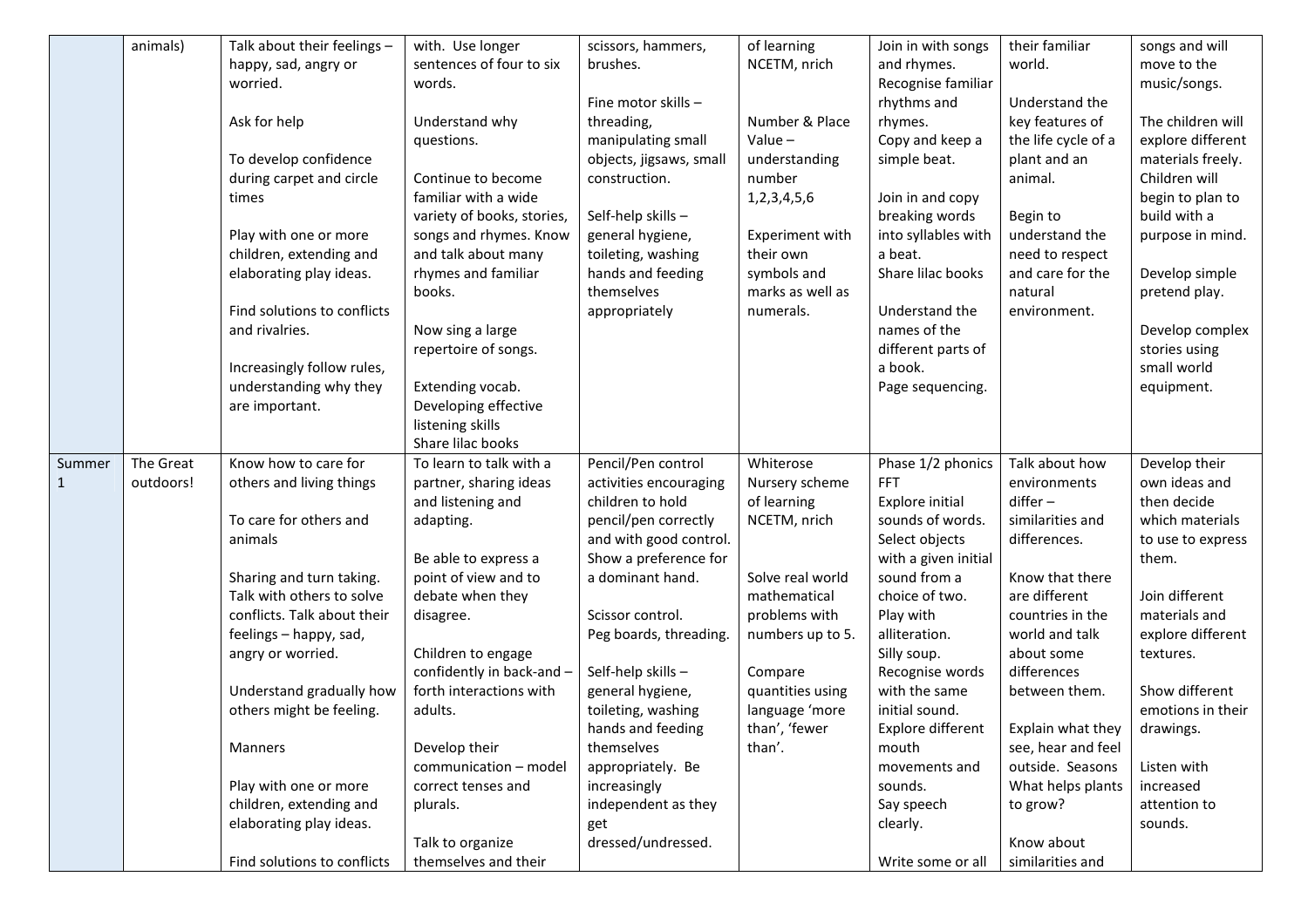|                |            | and rivalries.             | play.                    | Choose the right        |                    | of their name.         | differences in     |                   |
|----------------|------------|----------------------------|--------------------------|-------------------------|--------------------|------------------------|--------------------|-------------------|
|                |            |                            |                          | resources to carry out  |                    | Use some of their      | relation to places |                   |
|                |            | Increasingly follow rules, |                          | their own plan.         |                    | print and letter       | and objects        |                   |
|                |            | understanding why they     |                          |                         |                    | knowledge in           | significant to     |                   |
|                |            | are important.             |                          | Collaborate with        |                    | their early            | them.              |                   |
|                |            |                            |                          | others to manage        |                    | writing.               |                    |                   |
|                |            | Remember rules without     |                          | large items during      |                    | Write some             | Explore            |                   |
|                |            | needing an adult to        |                          | play.                   |                    | letters accurately     | collections of     |                   |
|                |            | remind them.               |                          |                         |                    | Share Pink books       | materials with     |                   |
|                |            |                            |                          |                         |                    |                        | similar and/or     |                   |
|                |            |                            |                          |                         |                    | Engage in              | different          |                   |
|                |            |                            |                          |                         |                    | extended               | properties. What   |                   |
|                |            |                            |                          |                         |                    | conversations          | changes do they    |                   |
|                |            |                            |                          |                         |                    | about stories          | notice?            |                   |
|                |            |                            |                          |                         |                    | learning new           |                    |                   |
|                |            |                            |                          |                         |                    | vocabulary.            |                    |                   |
| Summer         | Our        | To express their feelings  | Talk about holidays past | Pencil/Pen control      | Whiterose          | Phase 1/2 phonics      | Talk about how     | Take part in      |
| $\overline{2}$ | Wonderful  | and interests              | and future.              | activities encouraging  | Nursery scheme     | <b>FFT</b>             | home and school    | simple pretend    |
|                | World and  | appropriately. Develop     |                          | children to hold        | of learning        | Say the initial        | differ from one to | play. Using an    |
|                | Beyond!    | appropriate ways of being  | Developing vocabulary    | pencil/pen correctly    | NCETM, nrich       | sounds of words.       | another.           | object to         |
|                | (holidays  | assertive.                 | to include words and     | and with good control.  |                    | <b>Build awareness</b> |                    | represent         |
|                | and space) |                            | concepts frequently in   |                         |                    | that words can be      | Explain what they  | something else.   |
|                |            | Talk with others to solve  | books and other          | Self-help skills-       | Ordering the       | broken up into         | see, hear and feel |                   |
|                |            | conflicts.                 | contexts - topic,        | general hygiene,        | events of our day  | sounds.                | outside. Seasons   | Explore different |
|                |            |                            | scientific words.        | toileting, washing      | Length and height  | Choose the             | How can we keep    | materials freely, |
|                |            | Understand gradually how   |                          | hands and feeding       | Weight             | correct object         | cool in the        | to develop their  |
|                |            | others might be feeling.   | Listen attentively and   | themselves              | Capacity           | when hearing the       | summer?            | ideas.            |
|                |            |                            | respond appropriately.   | appropriately.          |                    | word broken into       |                    |                   |
|                |            | Increasingly follow rules, |                          |                         | Describe a         | single sounds.         | Explore how        | Draw with         |
|                |            | understanding why they     | Talk to organize         | Collaborate with        | familiar route.    | Blend and say a        | things work.       | increasing        |
|                |            | are important.             | themselves and their     | others to manage        |                    | simple cvc and vc      |                    | complexity and    |
|                |            |                            | play.                    | large items during play | Discuss routes     | word after             | Explore and talk   | detail.           |
|                |            | Remember rules without     |                          |                         | and locations      | hearing it             | about different    |                   |
|                |            | needing an adult to        | Join sentences with      |                         | using 'infront of' | segmented into         | forces they can    | Explore colour    |
|                |            | remind them.               | because, or, and.        |                         | and 'behind'       | individual sounds.     | feel.              | and colour        |
|                |            |                            |                          |                         |                    | Write some or all      |                    | mixing.           |
|                |            | To deal with changes in a  | Consistently use         |                         |                    | of their name.         |                    |                   |
|                |            | positive way               | sentences of four to six |                         |                    | Use some of their      |                    |                   |
|                |            | Changes in routine         | words.                   |                         |                    | print and letter       |                    |                   |
|                |            | (getting ready for         |                          |                         |                    | knowledge in           |                    |                   |
|                |            | Reception)                 |                          |                         |                    | their early            |                    |                   |
|                |            |                            |                          |                         |                    | writing.               |                    |                   |
|                |            | Be independent in          |                          |                         |                    | Write some             |                    |                   |
|                |            | meeting their own needs    |                          |                         |                    | letters accurately.    |                    |                   |